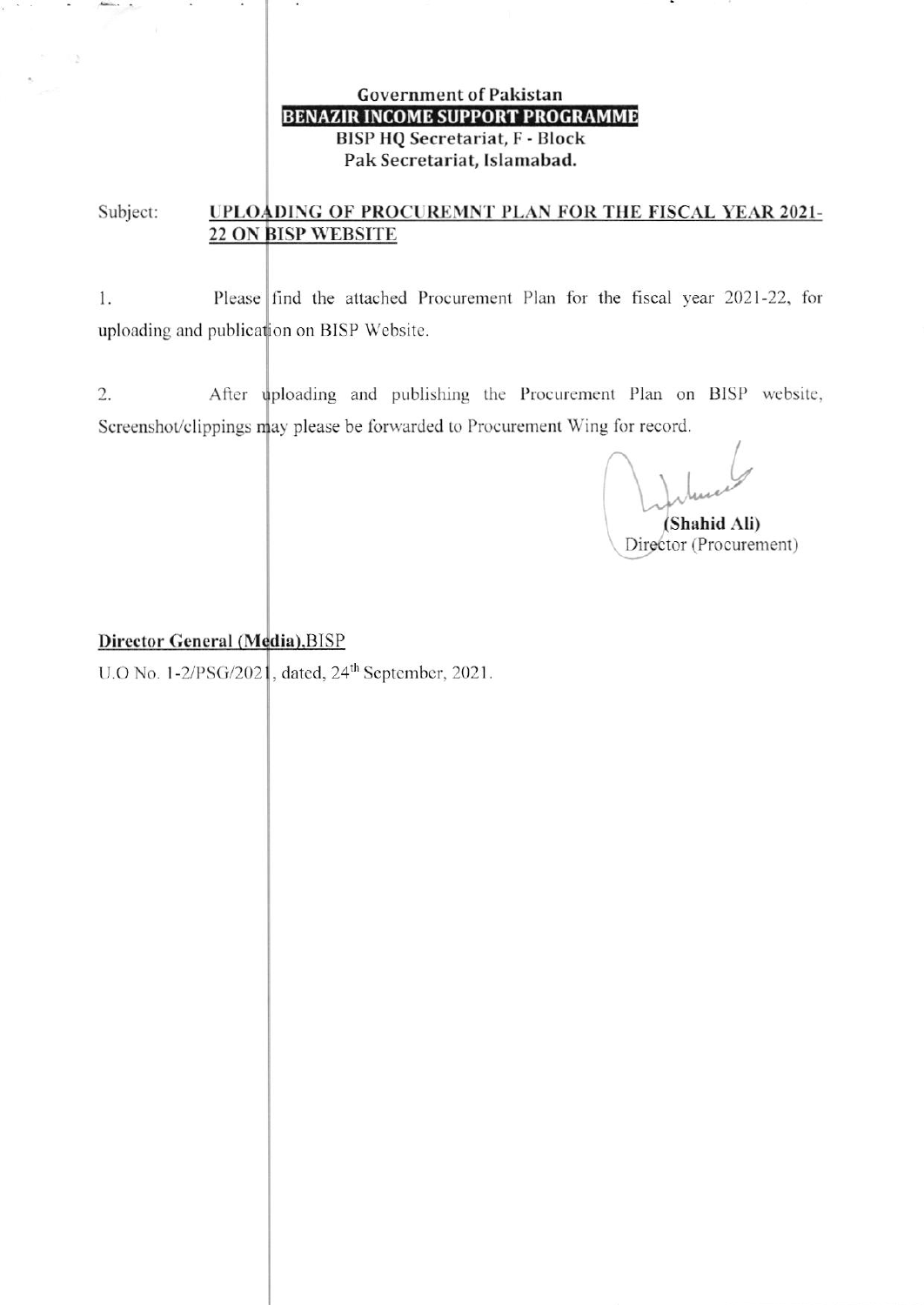## BENAZIR INCOME SUPPORT PROGRAM (BISP)

 $\sqrt{2}$ 

## GRAND PROCUREMENT PLAN FOR FISCAL YEAR 2021-2022, (RULE 8 AND 9 OF PUBLIC PROCUREMENT RULES 2004) BASED ON INDIVIDUAL WINGS REQUISITION AND ITEMIZED COST BASE

|                       | S.No           | <b>Procurement Desciption and Nature of</b><br>Procurement                                                                                                                                   | <b>Estimated/Pr</b><br>ojected<br><b>PKR</b> | Procurement<br>Method                                | <b>Tentative Date of</b><br>Procurement<br><b>Notice Publication</b> | <b>Tentative Date</b><br>of Award of<br>Contract | <b>Tentative Date of</b><br>Completion         | Remarks (if any)                                                                                                                                                                                        |
|-----------------------|----------------|----------------------------------------------------------------------------------------------------------------------------------------------------------------------------------------------|----------------------------------------------|------------------------------------------------------|----------------------------------------------------------------------|--------------------------------------------------|------------------------------------------------|---------------------------------------------------------------------------------------------------------------------------------------------------------------------------------------------------------|
| Gladesh Report Former |                | IT Equipment & IT Solutions                                                                                                                                                                  | 943,260,000                                  | Open Competitive<br>Bidding                          | Quarter-1 & Quarter-<br>$\overline{2}$                               | Quarter-2 &<br>Quarter-3                         | Quarter-3 & Quarter-<br>4                      | PKR 6.5 Million Procurement will<br>be procured under World Bank<br><b>Procurement Regulation (NISP),</b><br>Some numbers of activities may<br>also be expected to be financed<br>under ADB Regulatiion |
|                       | $\overline{2}$ | Office Equipment/Machinery/Office Supply                                                                                                                                                     | 399.033.000                                  | Open Competitive<br>Bidding                          | Quarter-1 & Quarter-<br>2                                            | Quarter-2 &<br>Quarter-3                         | Quarter-3 & Quarter-<br>$\overline{4}$         | PKR 6.5 Million Procurement will<br>be procured under World Bank<br>Procurement Regulation (NISP),<br>Some numbers of activities may<br>also be expected to be financed<br>under ADB Regulatiion        |
|                       | 3              | Printing, Publication and Stationary                                                                                                                                                         | 17.550,000                                   | Open Competitive<br>Bidding                          | Quarter-1 & Quarter-<br>2                                            | Quarter-2 &<br>Quarter-3                         | Quarter-3 & Quarter<br>$4\phantom{.0}$         | PKR 2.05 Million Procurement<br>will be procured under World<br><b>Bank Procurement Regulation</b><br>(NISP)                                                                                            |
|                       |                | Furniture & Fixture                                                                                                                                                                          | 41.943.600                                   | Open Competitive<br>Bidding                          | Quarter-1 & Quarter-<br>$\mathbf{2}$                                 | Quarter-2 &<br>Quarter-3                         | Quarter-3 & Quarter-<br>4                      | PKR 4.6 Million Procurement will<br>be procured under World Bank<br><b>Procurement Regulation (NISP)</b>                                                                                                |
|                       |                | Vehicle (Purchase of Carry Vans/Bolan for field offices and one<br>toyota Hiace for Technology Wing)                                                                                         | 160,000,000                                  | Direct Contracting/<br><b>Limited Tendering</b>      | Quarter-4                                                            | Quarter-4                                        | Quarter-4                                      |                                                                                                                                                                                                         |
|                       | 6              | Vehicle (Motorbikes for Social mobilizers for NISP)                                                                                                                                          | 3,750,000                                    | RFQ/Shopping<br>Method                               | Quarter-2                                                            | Quarter-3                                        | Quarter-4                                      | <b>Under World bank Procurement</b><br><b>Regulation (NISP)</b>                                                                                                                                         |
|                       | 7              | Hiring of Insurance Coverage for BISP Vehicles                                                                                                                                               | 3,000,000                                    | Firm will be hired<br>under QCBS<br>Selection Method | Quarter-2                                                            | Quarter-3                                        | For 2-3 Years                                  |                                                                                                                                                                                                         |
|                       | 8              | Hiring of CA Audit Firm for BISP Consolidated Financial Statement<br>FY 2020-21 Under CQS-ADB-SPDP-Additional Financing                                                                      | 2,000,000                                    | CQS-Selection<br>Method                              | Quarter-1                                                            | Quarter-2                                        | Contract will be<br>awarded for three<br>years | <b>Under ADB Procurement</b><br>Regulation                                                                                                                                                              |
|                       | 9              | Hiring of Operational Review Firm for CCT Ehsas Taleemi Wazaif                                                                                                                               | 101,000,000                                  | <b>QCBS-Selection</b><br>Method                      | Quarter-2                                                            | Quarter-3                                        | Quarter-4                                      |                                                                                                                                                                                                         |
|                       | 10             | Hiring of HR Third Party Firm for opetational and Administrative<br>Activities for Enrollment & Compliance Coordinator at FC and for<br>Social Mobilizar ar FC under CQS World Bak Selection | 36,000,000                                   | CQS-Selection<br>Method                              | Quarter-2                                                            | Quarter-3                                        | Quarter-4                                      | Under World bank Procurement<br>Regulation                                                                                                                                                              |
|                       | $\frac{1}{2}$  | Hiring of Firm for Baseline of Ehsas Undergraduate Programme                                                                                                                                 | 20,000,000                                   | Firm will be hired<br>under QCBS<br>Selection Method | Quarter-2                                                            | Quarter-3                                        | Quarter-4                                      |                                                                                                                                                                                                         |